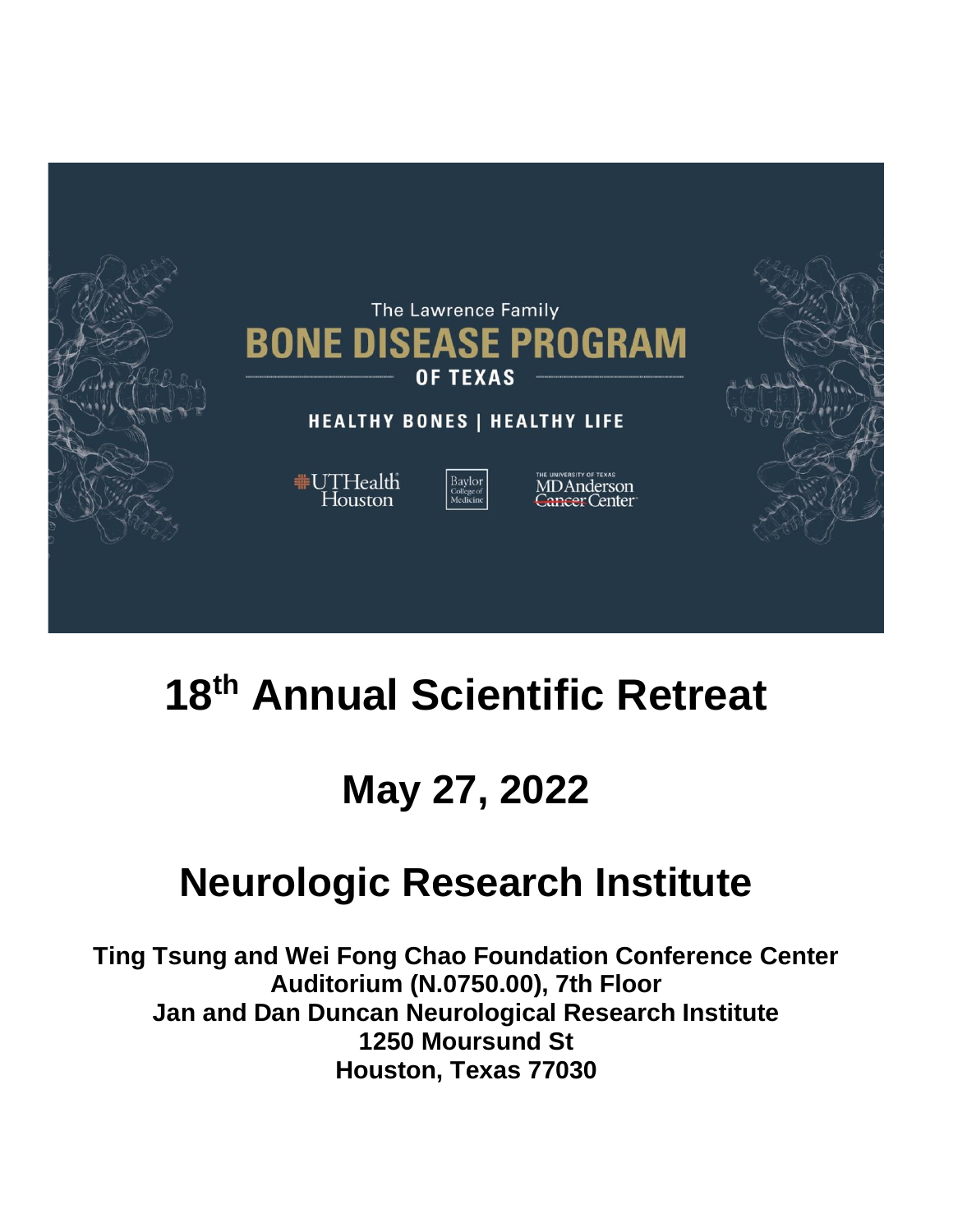## **Program**

| $1:00 - 1:10$ pm | Jacqueline Hecht, PhD, McGovern Medical School UTH |  |  |  |
|------------------|----------------------------------------------------|--|--|--|
|                  |                                                    |  |  |  |

#### **Session 1: Moderator: Jun Wang, PhD McGovern Medical School UTH**

- 1:10 1:35 pm Mark C Hwang, MD, UT Health Science Center "Gene Expression Profiling of Radiographic Trajectories in Ankylosing Spondylitis"
- 1:35 2:00 pm Keren Machol, MD, Baylor College of Medicine "Bone Phenotype in Classical Ehlers Danlos Syndrome"
- 2:00 2:25 pm Abayomi N Ogunwale, MD, UT Health Science Center "Association between osteoporosis treatment and incident dementia"
- 2:25 3:20 pm **Poster Competition 1 – Presenters present/refreshments**

#### **Session 2: Moderator: Florent Elefteriou, PhD– Baylor College of Medicine**

- 3:20 3:55 pm Laura C Ortinau, PhD, Baylor College of Medicine "Bone marrow stromal cell regulation of medullary cavity maintenance"
- 3:55 3:20 pm Hiroyuki Yamaguchi, PhD, UT Health Science Center "The primary cilia: the key to understand heterotopic ossification"
- 3:20 4:15 pm **Poster Competition 2 - Presenters present**
- 4:15 5:15 pm **Keynote Lecture: "Osteoblast Bioenergetics and the Role of Bone in Global Energy Homeostasis" Dr. Thomas L Clemens, Lewis Cass Spencer Professor and Vice Chair, Department of Orthopaedic Surgery, Johns Hopkins Medical School**
- 5:15 7:00 pm **Poster Session and Wine and Cheese Reception**
- 7:00 pm **Announcement of Awardees**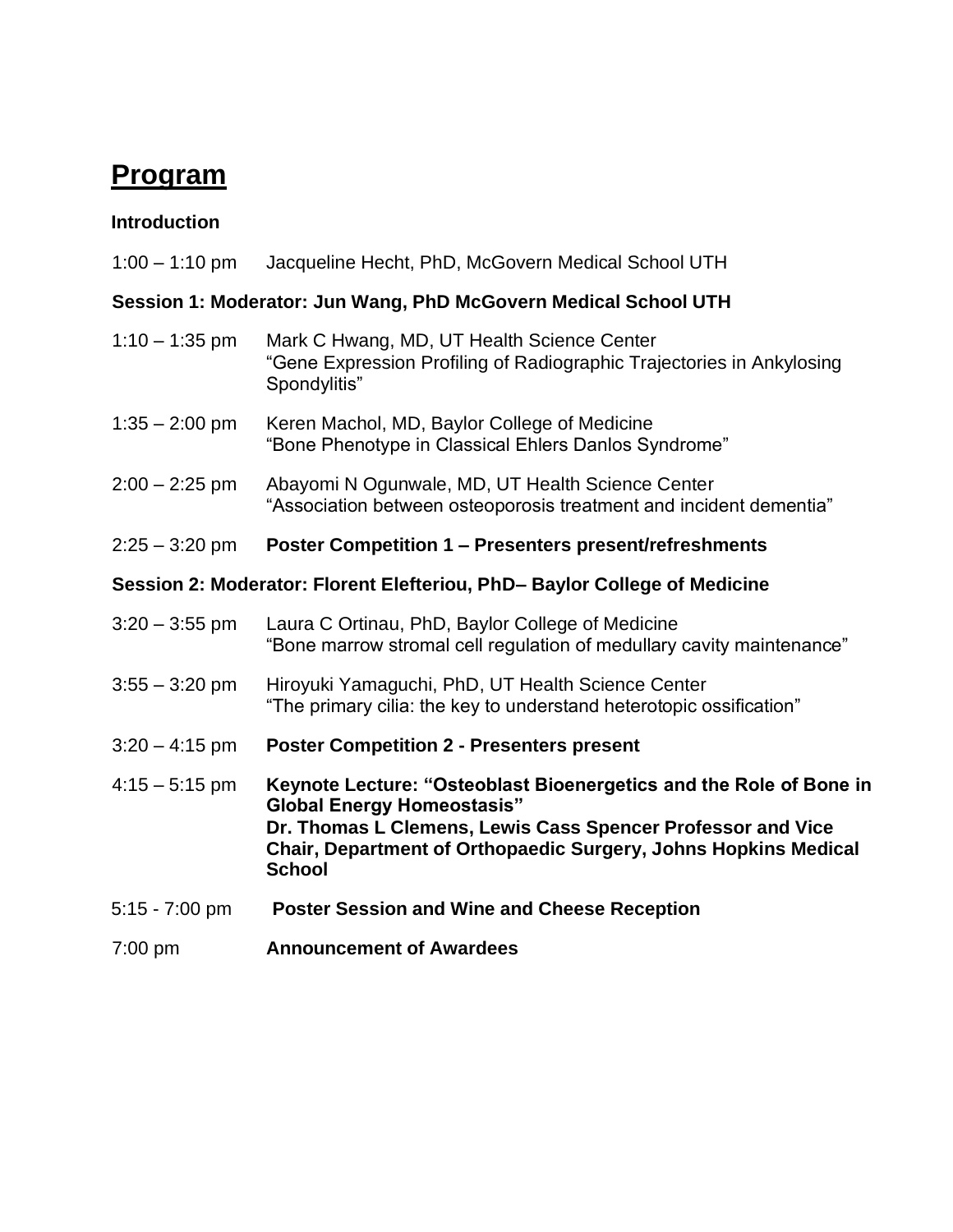### **PAST RESEARCH AWARDEES**

**2006 2014**

**2007 2015**

**2008** Lawrence Donehower, PhD **2016**

**2009** Ingo Grafe, MD Betty Lamothe, PhD Tao Yang, PhD **2017**

**2010** DDS, PhD, Thomas Kean, PhD Dobrawa Napierala, PhD, Xin Xie, PhD

Jason Yustein, MD, PhD, Jianning Tao, PhD, Naoki Nakayama, PhD **2019**

**2012** Dung-Fang Lee PhD Yangin Bae, PhD, Win Chen, MD

V. Lokesh Battula, PhD, Xin Zhou, PhD Trupti Trivedi PhD

\*\*\*\*\*\*\*\*\*\*\*\*\*\*\*\*\*\*\*\*\*\*\*\*\*\*\*\*\*\*\*\*\*\*\*\*\*\*\*\*\*\*\*\*\*\*\*\*\*\*\*\*\*\*\*\*\*\*\*\*\*\*\*\*\*\*\*\*\*\*\*\*\*\*\*\*\*\*\*\*\*\*\*\*\*\*\*\*\*\*\*\*\*\*\*\*\*\*\*\*\*\*\*

Roy Morello, PhD, Krishna Sinha, PhD Dongsu Park, PhD, Huifand Lu, MD, PhD

Bryant Darnay, PhD, Lisa Wang, MD Kyu Sang Joeng, PhD, Sanjay N. Mediwala, MD, Daren Posey, PhD

Walid Fakhouri, PhD, Yannis Hara, PhD,

Eleanora Dondossola, PhD, Junichi Iwata

#### **2018**

**2011** Matthew Grol, PhD, Rozita Yarmand, PhD

George Eisenhoffer, PhD, Ronit Marom, PhD

#### **2020**

**2013** Greg Couasnay, PhD, Joohyun Lim, PhD,

#### **2021**

Ivo Veletic, PhD, Gabriel Pagnotti, PhD, Monika Weisz-Hubshman, PhD

**PROGRAM ADVISORY COMMITTEE**

#### **Jacqueline T. Hecht, PhD**

Director, Lawrence Family Bone Disease Program of Texas Leah Lewis Distinguished Professor and Division Head Pediatric Research Center University of Texas McGovern Medical School and School of Dentistry

#### **Theresa Guise, MD**

Co-Director, Lawrence Family Bone Disease Program of Texas Professor Department of Endocrine Neoplasia and Hormonal Disorders, Division of Internal Medicine University of Texas M.D. Anderson Cancer Center

### **Brendan H. Lee, MD, PhD**

Co-Director, Lawrence Family Bone Disease Program of Texas Robert and Janice McNair Endowed Chair and Professor, Molecular and Human Genetics, Baylor College of Medicine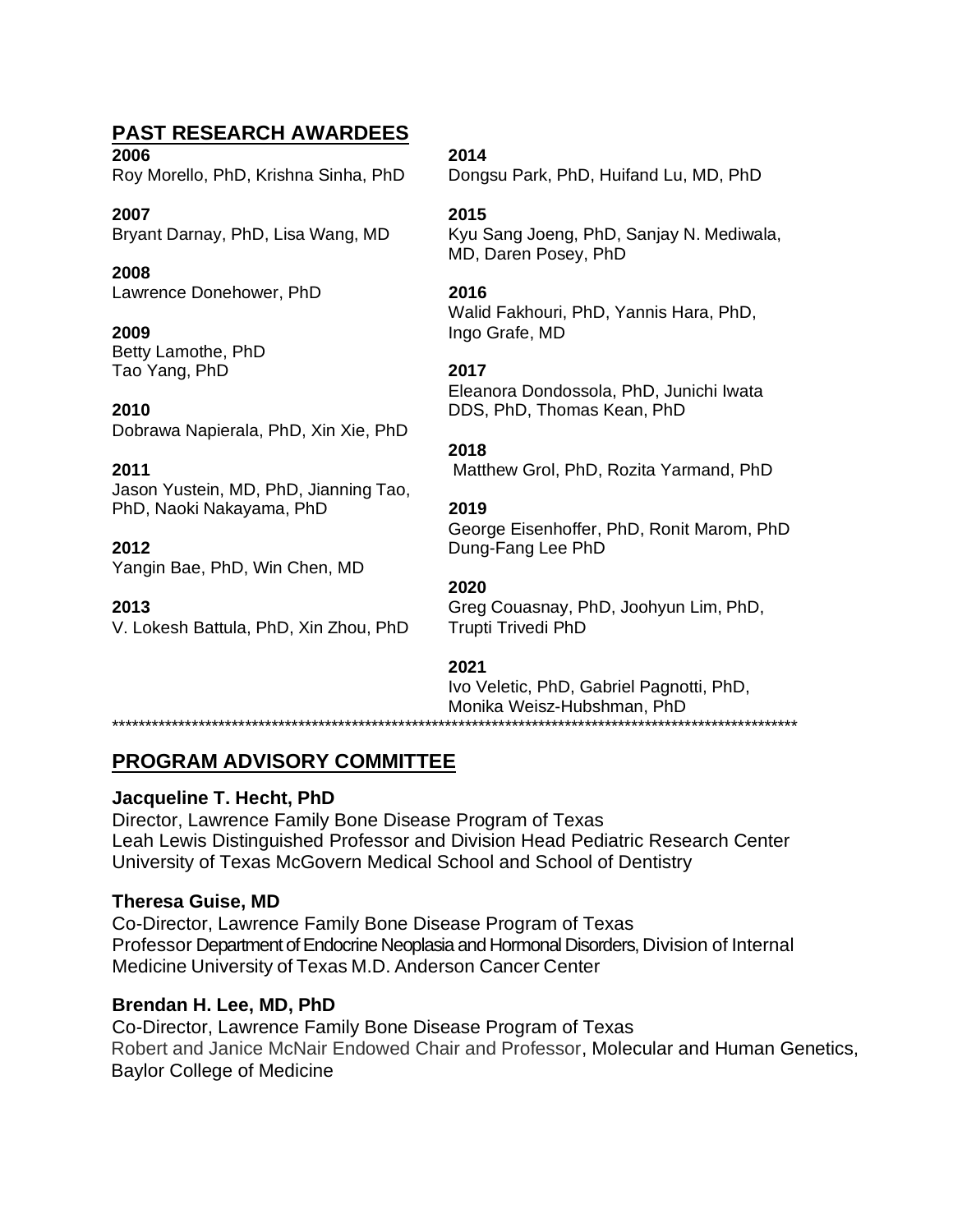#### **Maurizio Pacifici, PhD**

Director, Orthopaedic Research at CHOP Dr. Bong S. Lee Endowed Chair in Pediatric Orthopaedics Children's Hospital of Philadelphia

#### **Florent Elefteriou, PhD**

Assistant Director Lawrence Family Bone Disease Program of Texas Associate Professor, Baylor College of Medicine

#### **Yoshihiro Komatsu, PhD**

Assistant Director Lawrence Family Bone Disease Program of Texas Associate Professor, McGovern Medical School University of Texas Health

### **LAWRENCE AWARD DISTINGUISHED JUDGES**

#### **Courtney Karner, PhD**

Associate Professor, Department of Internal Medicine UT Southwestern Charles and Jane Pak Center for Mineral Metabolism and Clinical Research

#### **Maurizio Pacifici, PhD**

Director of Orthopaedic Research at CHOP Dr. Bong S. Lee Endowed Chair in Pediatric Orthopaedics Children's Hospital Philadelphia

#### **Thomas L Clemens, PhD**

Lewis Cass Spencer Professor and Vice Chair, Department of Orthopaedic Surgery, Johns **Hopkins Medical School** 

### **BONE PROGRAM ADMINISTRATION**

#### **Teresa Ramirez**

**Pediatric Research Center Division** McGovern Medical School at UT Health

#### **Charlotte Cherry**

Center for Skeletal Medicine and Biology **Baylor College of Medicine** 

#### **Renee Kamin**

**Endocrine Neoplasia and Hormonal Disorders MD Anderson Cancer Center**